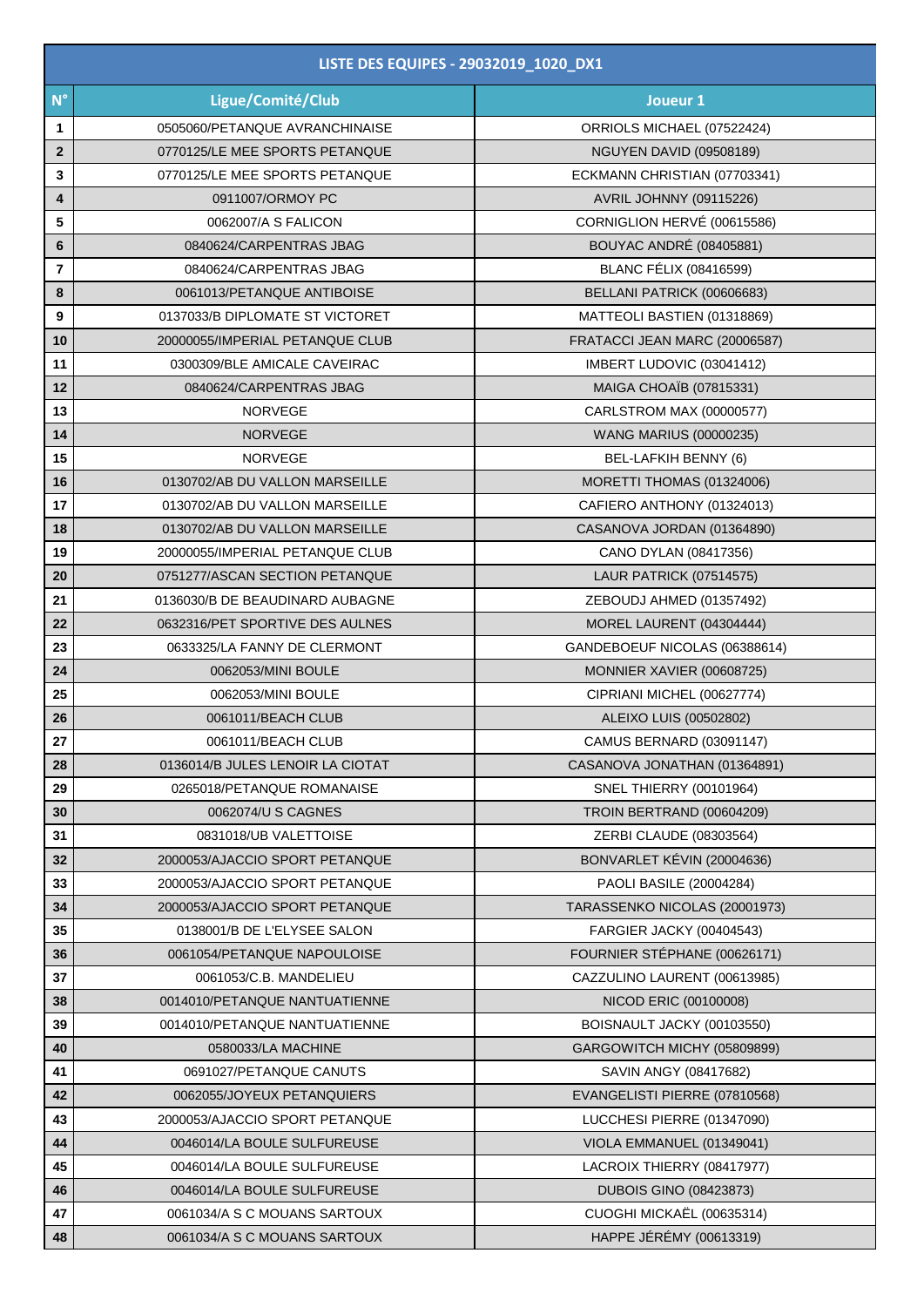| 49         | 0835047/ABC DRAGUIGNAN             | DELYS FREDERIC (01336598)         |
|------------|------------------------------------|-----------------------------------|
| 50         | 0062122/A B BLAUSASC               | ALBERTELLI ANTHONY (00643702)     |
| 51         | 0061017/B RENAISSANTE              | SCHWEITZER SOPHIE (00647767)      |
| 52         | 0061017/B RENAISSANTE              | LUCIANO ANDRÉ (00647644)          |
| 53         | 2000053/AJACCIO SPORT PETANQUE     | SANTUCCI JEAN-PHILIPPE (20002977) |
| 54         | 2000053/AJACCIO SPORT PETANQUE     | FIRROLONI YOHAN (20002685)        |
| 55         | 2000053/AJACCIO SPORT PETANQUE     | RAMOS RUI MANUEL (20003325)       |
| 56         | 2000053/AJACCIO SPORT PETANQUE     | ZISKOWSKI QUENTIN (03436085)      |
| 57         | 0138001/B DE L'ELYSEE SALON        | ROSI ERIC (01314430)              |
| 58         | 8008000/CLUB BOULISTE MONEGASQUE   | FORMENTO ANTHONY (80000343)       |
| 59         | 0061020/CANNES AERO SPORTS         | AMOROSO THIERRY (00603101)        |
| 60         | 0831017/SB PRADETANS               | VON DOHREN BRUNO (01363238)       |
| 61         | 0831016/SB GARDEENS                | COZZONE FREDERIC (08337360)       |
| 62         | 0831017/SB PRADETANS               | PLANTA CÉDRIC (08322611)          |
| 63         | 0831017/SB PRADETANS               | PLANTA YANNICK (08322644)         |
| 64         | 0831017/SB PRADETANS               | SIMI ROMAIN (08327991)            |
| 65         | 0831017/SB PRADETANS               | BATTINI CEDRIC (08300695)         |
| 66         | 0136030/B DE BEAUDINARD AUBAGNE    | BENOIT CLAUDE (01318487)          |
| 67         | 0061029/GRASSE PETANQUE            | LECLERC NICOLAS (00620141)        |
| 68         | 0692134/PETANQUE CLUB DE VERNAISON | SUAREZ DAVID (06913410)           |
| 69         | 0692134/PETANQUE CLUB DE VERNAISON | <b>VERNILE ENZO (06923604)</b>    |
| 70         | 0692134/PETANQUE CLUB DE VERNAISON | HIDALGO ROMAIN (06907915)         |
| 71         | 0570002/ALGRANGE                   | <b>BECKER FRANCK (05721302)</b>   |
| 72         | 0271022/PETANQUE GASNYTOISE        | <b>SUZE LENAÏC (02704656)</b>     |
| 73         | 0720005/CLUB ROCHER LE MANS 72     | EDLINE MATHIEU (02701600)         |
| 74         | 0910719/CHILLY MAZARIN AB          | PAYEN LONNY (09111173)            |
| 75         | 0835029/BOULE TROPEZIENNE          | LAURENT YANNIS (05201280)         |
| 76         | 0046014/LA BOULE SULFUREUSE        | <b>MOLINA MATEO (00414120)</b>    |
| 77         | 0131404/B MODEREE MARSEILLE        | MANZI GUILLAUME (08324919)        |
| ${\bf 78}$ | 0062002/A B PLANS DE CARROS        | MARTINEZ GUILLAUME (00616155)     |
| 79         | 0062002/A B PLANS DE CARROS        | <b>MORENI DIMITRI (00634935)</b>  |
| 80         | 0138009/B SAUVAGE ENTRESSEN        | LOUCHE ROBERT (01314470)          |
| 81         | 0061027/E S MIRANDOLAISE           | LE VAILLANT HERVÉ (00645064)      |
| 82         | 2011101/BOULE DU FIUM'ORBU         | <b>BERARD TONY (03504975)</b>     |
| 83         | ANGLETERRE                         | <b>KUAIA MONTY (21267100)</b>     |
| 84         | 0130702/AB DU VALLON MARSEILLE     | PISCHEDDA JULIEN (01344503)       |
| 85         | 0831017/SB PRADETANS               | BRASSEUR STÉPHANE (08338743)      |
| 86         | 0045040/LA BOULE TULLESAINE        | PERGET REMY (03014519)            |
| 87         | 0136014/B JULES LENOIR LA CIOTAT   | CORTESERO LAURENT (08329334)      |
| 88         | 0136017/B DE CASSIS CASSIS         | ATTAL BRICE (01367871)            |
| 89         | ANGLETERRE                         | BAXTER NICHOLAS (21352200)        |
| 90         | ANGLETERRE                         | LACHANI SOFIANE (21353400)        |
| 91         | 0061020/CANNES AERO SPORTS         | GRIMALDI STÉPHANE (00646058)      |
| 92         | 0137006/B DE VITROLLES VITROLLES   | VIVALDI SEBASTIEN (01331622)      |
| 93         | 0137006/B DE VITROLLES VITROLLES   | CARBONARO JEREMY (01330636)       |
| 94         | 0061055/BAS - GOLFE JUAN           | RIELLAND GAËL (00640291)          |
| 95         | 0051007/PETANQUE GUILLESTROISE     | DUJARDIN BASTIEN (00571329)       |
| 96         | 0051002/PETANQUE EMBRUNAISE        | GARCIN EMILE (00569535)           |
| 97         | 0051002/PETANQUE EMBRUNAISE        | <b>MOLIN DANIEL (00573082)</b>    |
| 98         | 0138049/B AMICALE BERRE L'ETANG    | BADIH LUDOVIC (01325901)          |
| 99         | 0138049/B AMICALE BERRE L'ETANG    | CISNAL CHRISTOPHE (01341219)      |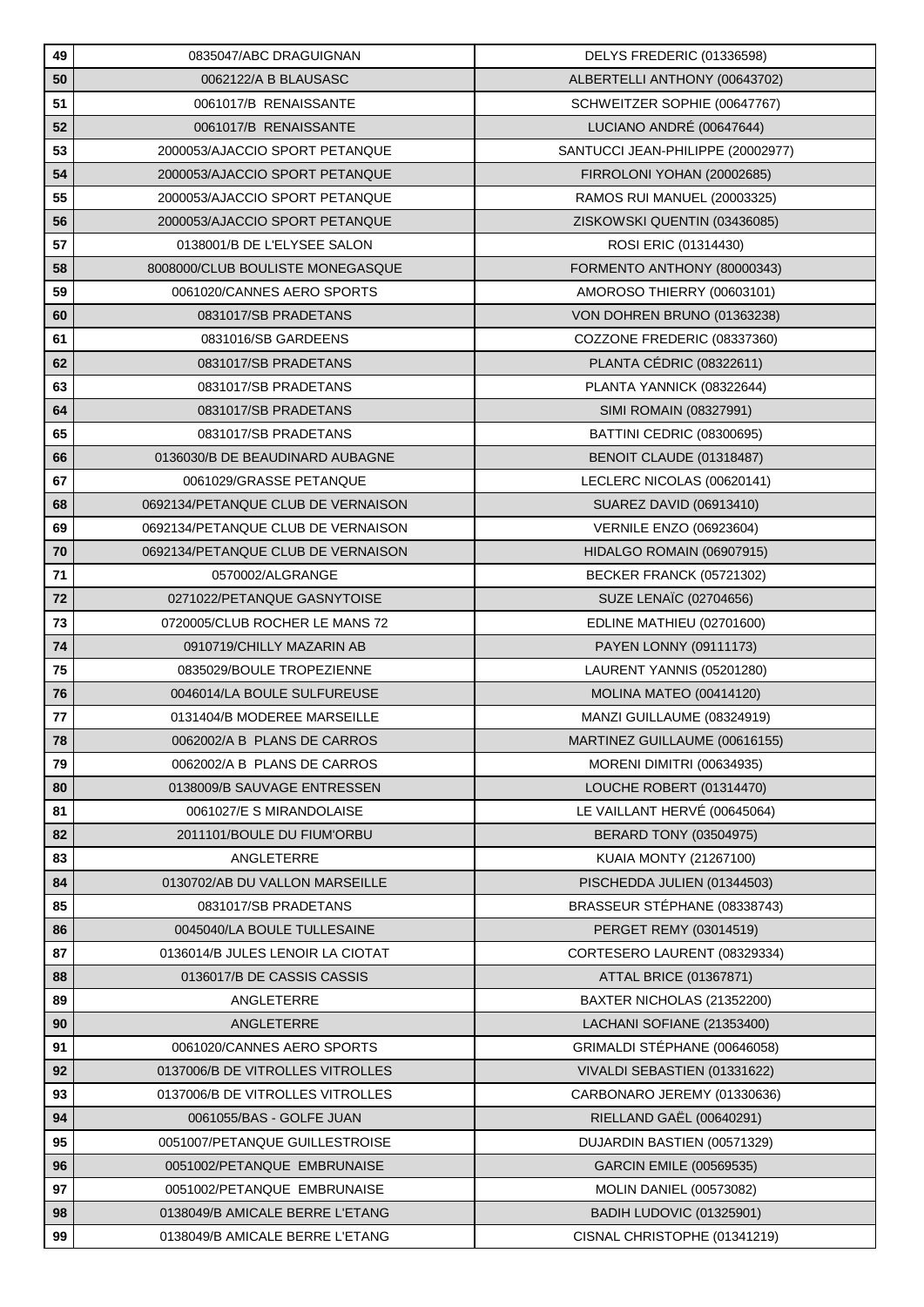| 100 | 0265018/PETANQUE ROMANAISE       | DUBOST THIERRY (06916759)             |
|-----|----------------------------------|---------------------------------------|
| 101 | 0131404/B MODEREE MARSEILLE      | SARNELLI FLORIAN (00405639)           |
| 102 | 0131010/B DU SOIR MARSEILLE      | DELYS GEORGES (01316780)              |
| 103 | 0061003/A B RIOU                 | DINI PIERRE (00633750)                |
| 104 | 0061013/PETANQUE ANTIBOISE       | CALISSI ELIE (00608736)               |
| 105 | 0131206/USC GRANDE BASTIDE MARS  | FONTANIEU SYLVAIN (01301668)          |
| 106 | 0131206/USC GRANDE BASTIDE MARS  | LEMOUCHI AMAR (01354643)              |
| 107 | 0840624/CARPENTRAS JBAG          | BENHAIM BERNARD (08406668)            |
| 108 | 0840706/UNION BOULISTE THOROISE  | GARGOWITCH NICKY (03452407)           |
| 109 | 0840624/CARPENTRAS JBAG          | <b>OINNE MAYKI (03452408)</b>         |
| 110 | 0062024/BOULE BARONNAISE         | JUDE SÉBASTIEN (00641710)             |
| 111 | 0045040/LA BOULE TULLESAINE      | LAMOTTE SERGE (07501723)              |
| 112 | 0061053/C.B. MANDELIEU           | BARANSKI THOMAS (00612802)            |
| 113 | 8008000/CLUB BOULISTE MONEGASQUE | PASTORE THIERRY (80000017)            |
| 114 | 0131010/B DU SOIR MARSEILLE      | GIUSTINIANI JEAN DOMINIQUE (01301726) |
| 115 | 0835032/E B FREJUSIENNE          | <b>GUILLEM HENRI (07502275)</b>       |
| 116 | 0834028/PIEDS TANQUES ROCBARON   | CARAMANNO GERARD (01348288)           |
| 117 | 0660614/PETANQUE ST MARTIN       | GUILLERM MARTIAL (09408185)           |
| 118 | 0660614/PETANQUE ST MARTIN       | BARRAGAN PHILIPPE (06617704)          |
| 119 | 0660614/PETANQUE ST MARTIN       | SANTIAGO JEAN (01376565)              |
| 120 | 0062057/MONTET BORNALA CLUB      | POUDROUX YVES (00645101)              |
| 121 | 0042033/USCASA PET. ET JEU PROV. | SZUMIGALA ROGER (00405819)            |
| 122 | 0835029/BOULE TROPEZIENNE        | CHARRIERE FABIEN (03904553)           |
| 123 | 0061011/BEACH CLUB               | SEVILLA OLIVIER (00615308)            |
| 124 | 0061013/PETANQUE ANTIBOISE       | PHAN THANH JEAN (00645638)            |
| 125 | 0062053/MINI BOULE               | BOISTEL MAXIME (05944071)             |
| 126 | 8008000/CLUB BOULISTE MONEGASQUE | FERRANDEZ VINCENT (80000358)          |
| 127 | 8008000/CLUB BOULISTE MONEGASQUE | FERRANDEZ RAPHAËL (80000413)          |
| 128 | 0833013/BOULE TRANQUILLE         | ETCHANCHU JULIEN (08331180)           |
| 129 | 0061011/BEACH CLUB               | MARZEC JEAN-SÉBASTIEN (08807179)      |
| 130 | 0062041/D U C NICE               | RUGGERI VINCENT (00638862)            |
| 131 | 0137003/GALEJEURS CHATEAUNEUF M  | HENZEL MATHIEU (05713922)             |
| 132 | 0138001/B DE L'ELYSEE SALON      | RICHARD JIMMY (01371642)              |
| 133 | 0138001/B DE L'ELYSEE SALON      | RICHARD DAVID (01339716)              |
| 134 | 0840624/CARPENTRAS JBAG          | SAISSI YOUSSEF (08430016)             |
| 135 | 0062004/AB COMMERCANTS CESSOLE   | PAROLA OLIVIER (00616840)             |
| 136 | 0062004/AB COMMERCANTS CESSOLE   | ROMERO FABIEN (00635797)              |
| 137 | 0062041/D U C NICE               | BIRRI JULIEN (00601312)               |
| 138 | 0011004/JEUNESSE LAIQUE BOURG    | ROUSINAUD PAUL (00101010)             |
| 139 | 0011004/JEUNESSE LAIQUE BOURG    | COLLANGE MICKAEL (00109909)           |
| 140 | 0011004/JEUNESSE LAIQUE BOURG    | LORIN SÉBASTIEN (06920750)            |
| 141 | 0061029/GRASSE PETANQUE          | GIORDANO ALAIN (00634704)             |
| 142 | 0061029/GRASSE PETANQUE          | MAUREL MICHEL (00618192)              |
| 143 | 0835031/CB DE VILLENEUVE FREJUS  | MATTEI JEAN-FRANÇOIS (08317320)       |
| 144 | 0134034/B VERTE BIVER            | MARQUES FREDERIC (01378396)           |
| 145 | 0062053/MINI BOULE               | PERRET GUILLAUME (07717440)           |
| 146 | 0062053/MINI BOULE               | WUEST OLIVIER (00649062)              |
| 147 | 0834018/BOULE ROCBARONNAISE      | KHELIFAOUI-ARHALE THIERRY (08318229)  |
| 148 | 0832001/A B CARQUEIRANNE         | GRAS KARIM (08312450)                 |
| 149 | 0131404/B MODEREE MARSEILLE      | RIGAUD FLORIAN (01357486)             |
| 150 | 0061054/PETANQUE NAPOULOISE      | NESTI VINCENT (00649592)              |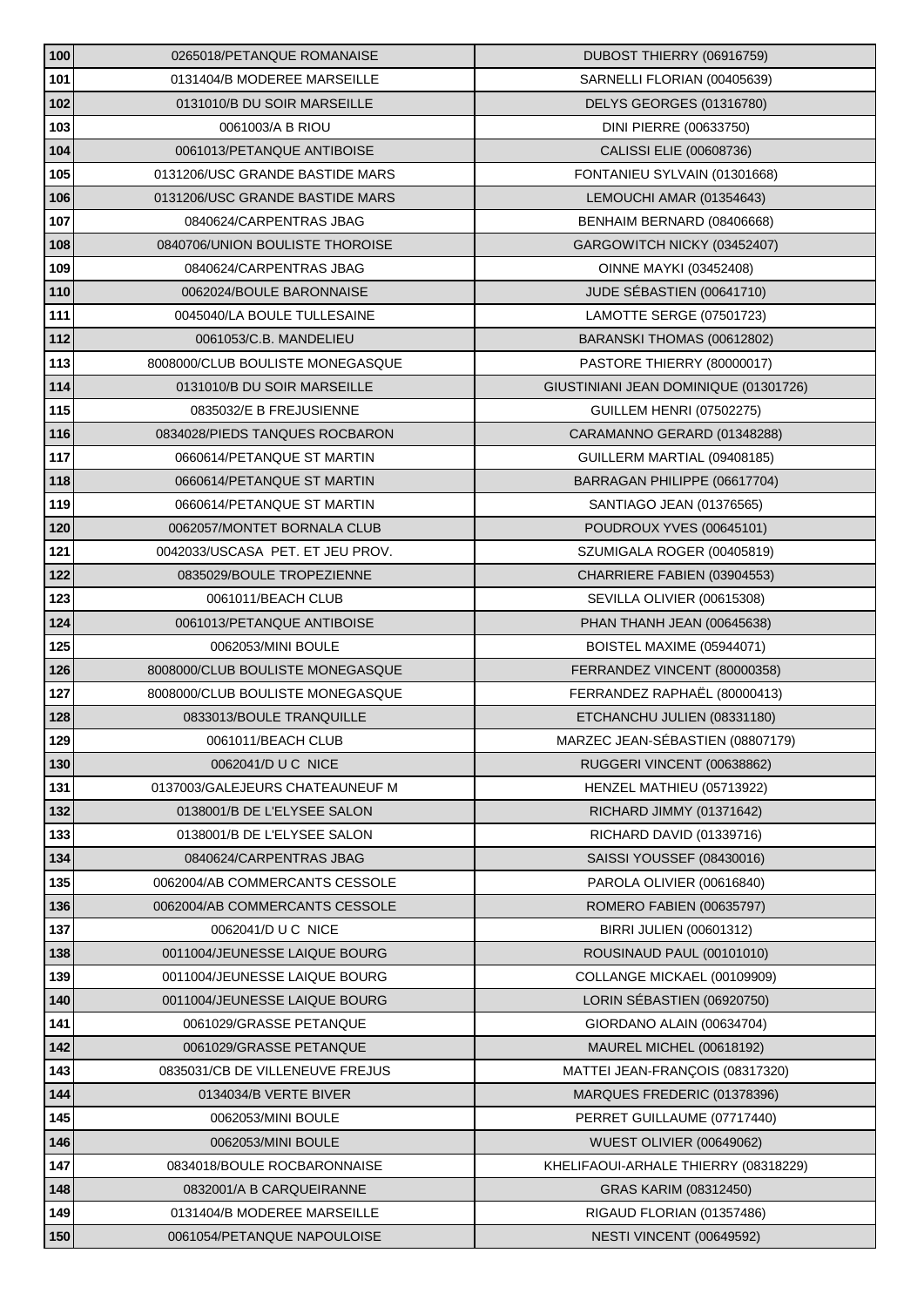| 151 | 0061034/A S C MOUANS SARTOUX     | MOLINENGO CLAUDE (00613340)       |
|-----|----------------------------------|-----------------------------------|
| 152 | 0061020/CANNES AERO SPORTS       | GILY DANIEL (00614164)            |
| 153 | 0061020/CANNES AERO SPORTS       | ANTIGO TÉODORICO (09207322)       |
| 154 | 0061020/CANNES AERO SPORTS       | PIGNON ALAIN (00620206)           |
| 155 | 0061020/CANNES AERO SPORTS       | KHOUADRI ABDERRAHIM (00646141)    |
| 156 | 0061020/CANNES AERO SPORTS       | MOYA CHRISTOPHE (00616755)        |
| 157 | 0063009/E B BEAUSOLEIL           | LOPEZ PHILIPPE (00642177)         |
| 158 | 0061029/GRASSE PETANQUE          | BRUN STÉPHANE (00620131)          |
| 159 | 0061020/CANNES AERO SPORTS       | POILBARBE JULIEN (00648754)       |
| 160 | 0061020/CANNES AERO SPORTS       | MARMUGI CYRIL (00648753)          |
| 161 | 0380302/P C BOURGOIN JALLIEU     | PICOT GUERAUD BERTRAND (03804024) |
| 162 | 0380314/OPC LA VERPILLIERE       | JOANNIN DIDIER (03804022)         |
| 163 | 0380326/PETANQUE CLUB LA REP     | <b>VELLET HENRI (03804023)</b>    |
| 164 | 0380314/OPC LA VERPILLIERE       | <b>BENKHORIS ALI (03830715)</b>   |
| 165 | 0380314/OPC LA VERPILLIERE       | DEGLAINE MARTIN (03824372)        |
| 166 | 0380314/OPC LA VERPILLIERE       | CABEL GREGORY (03818862)          |
| 167 | 0380321/LA ROCHOISE              | POUDEVIGNE CHRISTOPHE (03824734)  |
| 168 | 0061020/CANNES AERO SPORTS       | DAHMANI EL HOCINE (00649344)      |
| 169 | 0061020/CANNES AERO SPORTS       | COSTE JEAN-PIERRE (09105967)      |
| 170 | 0061034/A S C MOUANS SARTOUX     | DESSEAUX THOMAS (00611190)        |
| 171 | 0061013/PETANQUE ANTIBOISE       | THEAULT STÉPHANE (00610950)       |
| 172 | 0770125/LE MEE SPORTS PETANQUE   | FRONT JÉRÔME (08902256)           |
| 173 | 0061020/CANNES AERO SPORTS       | MOSCA SÉBASTIEN (00645058)        |
| 174 | 0300933/LES PETAN DU POSTERLON   | <b>MOLINAS LOUIS (03097471)</b>   |
| 175 | 0061020/CANNES AERO SPORTS       | RIGAUX PATRICK (00604338)         |
| 176 | 0061020/CANNES AERO SPORTS       | JANISZEWSKI CATHY (00654515)      |
| 177 | 8008000/CLUB BOULISTE MONEGASQUE | AUBE ISABELLE (80000406)          |
| 178 | 0061020/CANNES AERO SPORTS       | BOUDIAF NASREDDINE (00620936)     |
| 179 | 0061020/CANNES AERO SPORTS       | DE OLIVEIRA JOSÉ (00613178)       |
| 180 | 0062043/E S O M                  | MORALES MICHEL (00606112)         |
| 181 | 0061020/CANNES AERO SPORTS       | DUSAUSOIT NICOLAS (05900051)      |
| 182 | 8008000/CLUB BOULISTE MONEGASQUE | PASQUALINI ALAIN (80000144)       |
| 183 | 0061013/PETANQUE ANTIBOISE       | ALONSO SÉBASTIEN (00634575)       |
| 184 | 0061020/CANNES AERO SPORTS       | CHIAVACCINI GÉRARD (00613177)     |
| 185 | 0061020/CANNES AERO SPORTS       | CHARLON PIERRE (02671013)         |
| 186 | 0062147/USCCA LOISIRS            | BENSALEM DIDIER (00634496)        |
| 187 | 0061020/CANNES AERO SPORTS       | SIERRA Y BAEZA LAURENT (00642236) |
| 188 | 0061027/E S MIRANDOLAISE         | MOKHENACHE RABAH (00646348)       |
| 189 | 0061027/E S MIRANDOLAISE         | VILLESECHE DANIEL (00648743)      |
| 190 | 0835037/INT BOULISTE CANNETOISE  | RIQUET CHRISTOPHE (97800102)      |
| 191 | 0061003/A B RIOU                 | CARLET ERIC (00626618)            |
| 192 | 0061027/E S MIRANDOLAISE         | CARLIER JOSÉ (00642488)           |
| 193 | 0061041/C B MUNICIPAL PEGOMAS    | MONTE SAUVEUR (00614323)          |
| 194 | 0061020/CANNES AERO SPORTS       | NEVORET JEAN-PIERRE (00645038)    |
| 195 | 0061020/CANNES AERO SPORTS       | ARAUJO MANUEL (00630730)          |
| 196 | 0061013/PETANQUE ANTIBOISE       | BELKACEM HALIM (07809490)         |
| 197 | 0061013/PETANQUE ANTIBOISE       | <b>BOUDA FARID (00645196)</b>     |
| 198 | 0061020/CANNES AERO SPORTS       | VULIN JEAN-PIERRE (00630452)      |
| 199 | 0061013/PETANQUE ANTIBOISE       | HOLLET YANNICK (00647543)         |
| 200 | 0061029/GRASSE PETANQUE          | OCCELLI STÉPHANE (00644102)       |
| 201 | 0061029/GRASSE PETANQUE          | DEROMAS FRÉDÉRIC (00627928)       |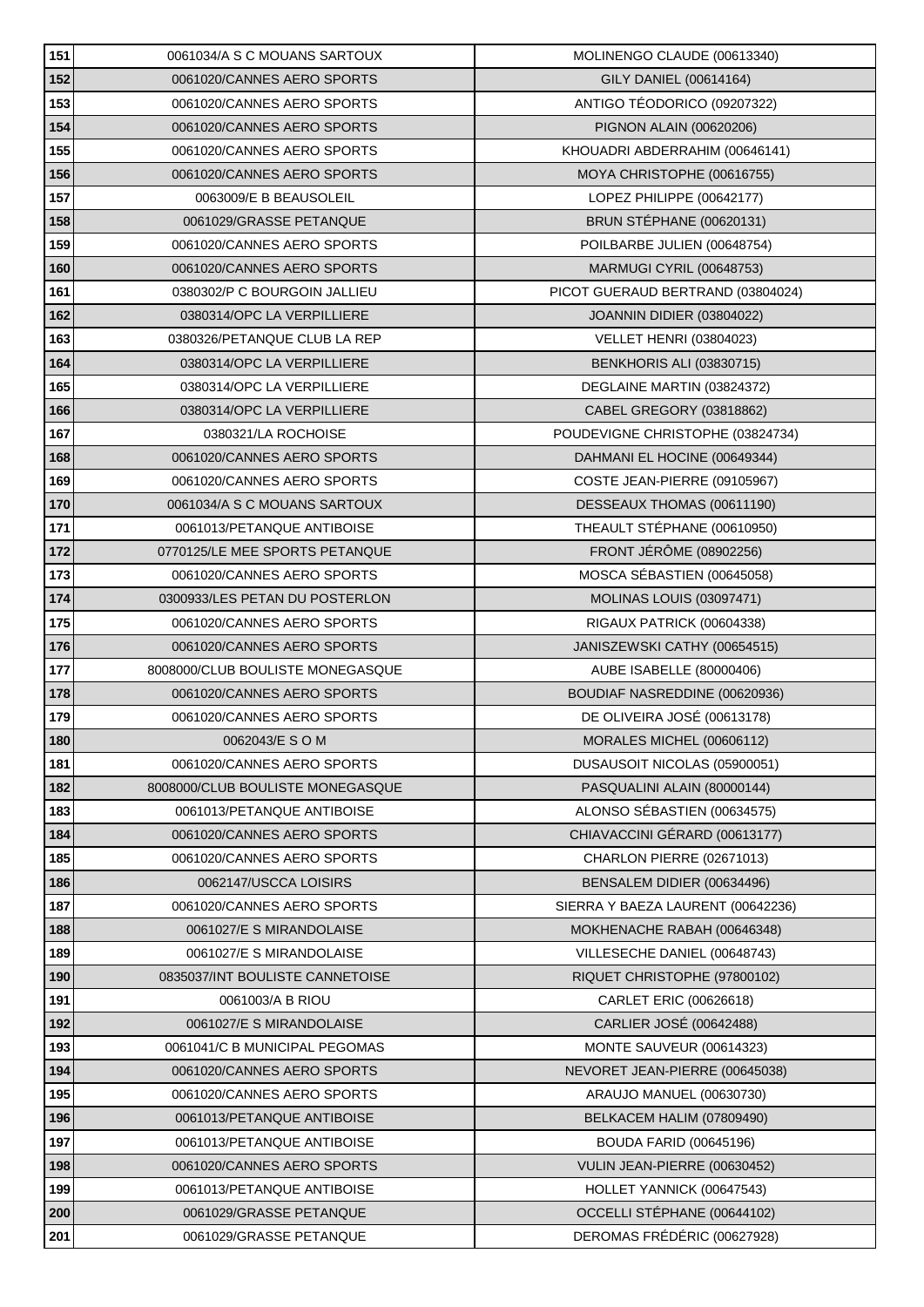| 202 | 0061013/PETANQUE ANTIBOISE             | <b>SIMONE ALAIN (08313141)</b>   |
|-----|----------------------------------------|----------------------------------|
| 203 | 0061027/E S MIRANDOLAISE               | BLANCHERI JEAN (00613346)        |
| 204 | 0061015/BOULE MOUGINOISE               | MATTEI STÉPHANE (00613228)       |
| 205 | 0061013/PETANQUE ANTIBOISE             | CHARPY DIDIER (00633396)         |
| 206 | 0061013/PETANQUE ANTIBOISE             | NIFFEUR ABDELLATIF (00646631)    |
| 207 | 0061013/PETANQUE ANTIBOISE             | <b>BEGUE WILLY (00606427)</b>    |
| 208 | 0061013/PETANQUE ANTIBOISE             | KHADER AMIR (00641816)           |
| 209 | 0061053/C.B. MANDELIEU                 | PAYA JEAN-PHILIPPE (00647582)    |
| 210 | 0061013/PETANQUE ANTIBOISE             | MULLER JEAN-GUILLAUME (00648732) |
| 211 | 0061027/E S MIRANDOLAISE               | VINCE MICKAËL (00645435)         |
| 212 | 0061027/E S MIRANDOLAISE               | VENTURA JÉRÔME (00648310)        |
| 213 | 0061020/CANNES AERO SPORTS             | DALHEM SYLVAIN (00643810)        |
| 214 | 0061011/BEACH CLUB                     | OUCHENE HAMID (00617419)         |
| 215 | 0061011/BEACH CLUB                     | <b>CAMPO DIÈGUE (00650626)</b>   |
| 216 | 0061013/PETANQUE ANTIBOISE             | BERTHOMIER PHILIPPE (00634230)   |
| 217 | 0061013/PETANQUE ANTIBOISE             | <b>TOCHE XAVIER (00600562)</b>   |
| 218 | 0061029/GRASSE PETANQUE                | MOYSE ANDRÉ (00639561)           |
| 219 | 0061027/E S MIRANDOLAISE               | MARIN MICHEL (00633053)          |
| 220 | 0061020/CANNES AERO SPORTS             | PIGNON ALAIN (00613158)          |
| 221 | 0061011/BEACH CLUB                     | DETRY MAXIME (00629945)          |
| 222 | 0131203/CERCLE ST BARNABE MARS         | <b>KORSSIA ERIC (01335444)</b>   |
| 223 | 0061020/CANNES AERO SPORTS             | MOLLION HERVÉ (00641343)         |
| 224 | 0300705/Amical Club Bouliste BARJACOIS | FERNANDEZ NICODEM (03095192)     |
| 225 | 0300705/Amical Club Bouliste BARJACOIS | FERNANDEZ ISMAËL (03095193)      |
| 226 | 8008000/CLUB BOULISTE MONEGASQUE       | <b>MILLO FRANCK (80000132)</b>   |
| 227 | 0061027/E S MIRANDOLAISE               | COQUET BERNARD (09514581)        |
| 228 | 0061034/A S C MOUANS SARTOUX           | DELEVOYE LUC (05918172)          |
| 229 | 0691027/PETANQUE CANUTS                | MOLINAS JOSEPH (03085823)        |
| 230 | 0691027/PETANQUE CANUTS                | MOLINAS FERNAND (03018919)       |
| 231 | 0691027/PETANQUE CANUTS                | DUBOIS ANTOINE (03002395)        |
| 232 | 0691027/PETANQUE CANUTS                | DUBOIS FERNAND (03085822)        |
| 233 | 0061055/BAS - GOLFE JUAN               | <b>BOLUDA SERGE (08310835)</b>   |
| 234 | 0061055/BAS - GOLFE JUAN               | LOPINTO JEAN-BAPTISTE (00617455) |
| 235 | 0061027/E S MIRANDOLAISE               | ABRIAL CÉDRIC (00628879)         |
| 236 | 0061027/E S MIRANDOLAISE               | FONTAINE CYRIL (00625877)        |
| 237 | 0061027/E S MIRANDOLAISE               | SENOUSSI HAKIM (00648022)        |
| 238 | 0061020/CANNES AERO SPORTS             | BEN DJEMIAA MEDHI (00646587)     |
| 239 | 0061020/CANNES AERO SPORTS             | DUFOUR JEAN-DANIEL (00646621)    |
| 240 | 0061011/BEACH CLUB                     | AZENKOUT DAVID (09302411)        |
| 241 | 0061020/CANNES AERO SPORTS             | ROLLANDIN FRÉDÉRIC (00642526)    |
| 242 | 0045040/LA BOULE TULLESAINE            | ESTRANG JEROME (00402585)        |
| 243 | 0045040/LA BOULE TULLESAINE            | ESTRANG SANDRINE (00409490)      |
| 244 | 0061020/CANNES AERO SPORTS             | VIDAL HERVÉ (00602190)           |
| 245 | 0061020/CANNES AERO SPORTS             | CHIAVACCINI ERIC (00620214)      |
| 246 | 0061020/CANNES AERO SPORTS             | ANDJECHAIRI SAMY (00646863)      |
| 247 | 0061027/E S MIRANDOLAISE               | TAGLIONE DAMIEN (00646874)       |
| 248 | 0061027/E S MIRANDOLAISE               | DUBOIS FRANÇOIS (00628999)       |
| 249 | 0834015/BOULE NANSAISE                 | GHANEM IDNAM (01328407)          |
| 250 | 0061020/CANNES AERO SPORTS             | MOURGUES JEAN-PIERRE (00611067)  |
| 251 | 0061034/A S C MOUANS SARTOUX           | DEBUIRE JEAN-LUC (00607770)      |
| 252 | 0061034/A S C MOUANS SARTOUX           | GOLETTO JEAN-NOËL (00600624)     |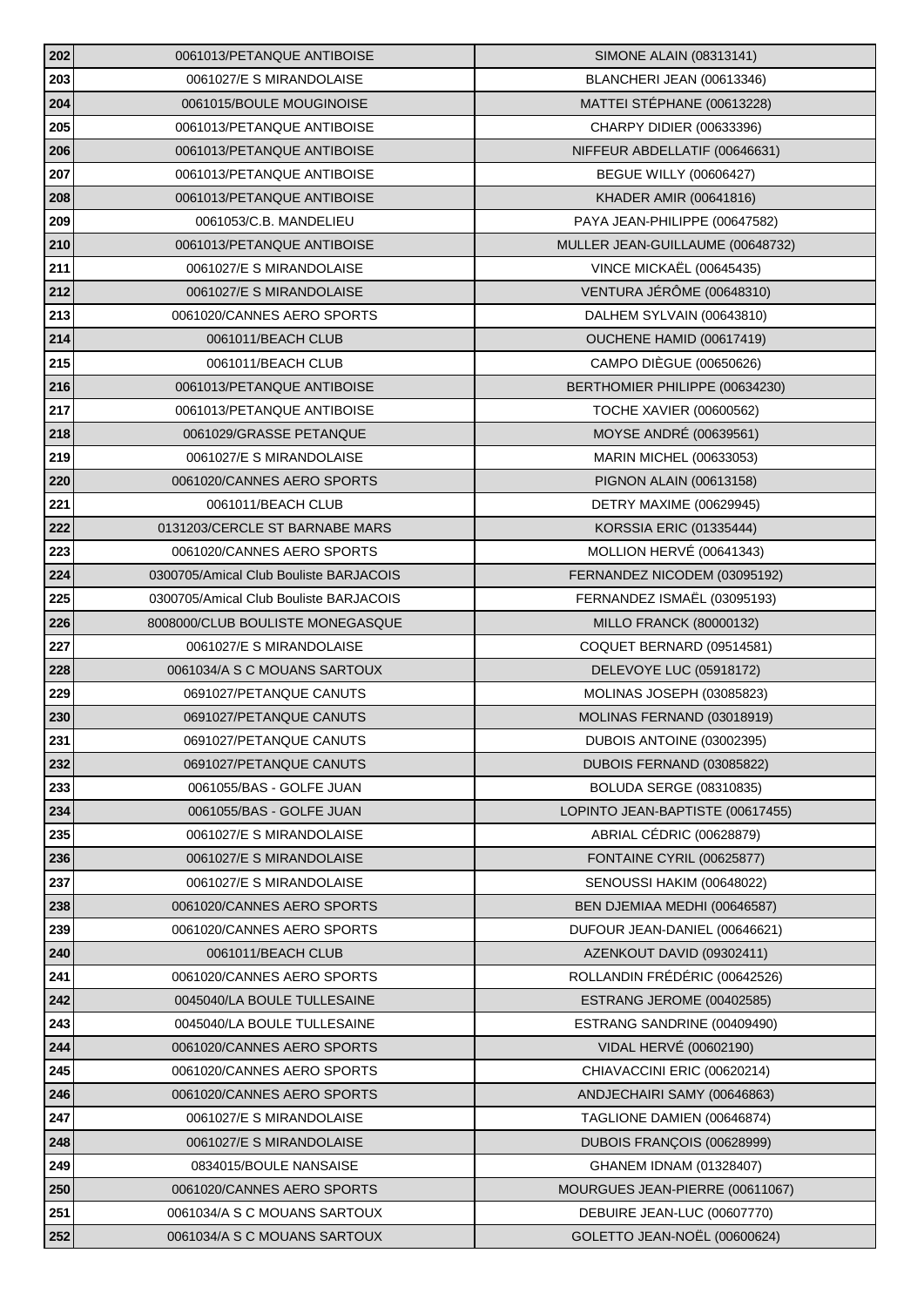| 253 | 0061034/A S C MOUANS SARTOUX     | KANFOUD ANOUAR (00648542)           |
|-----|----------------------------------|-------------------------------------|
| 254 | 0061034/A S C MOUANS SARTOUX     | ARMBRUSTER ANDY (00640119)          |
| 255 | 0061020/CANNES AERO SPORTS       | BERNOBINI DIDIER (09520806)         |
| 256 | 0062053/MINI BOULE               | RIZO DANIEL (00613182)              |
| 257 | 0062041/D U C NICE               | SAVONA ANTOINE (00639630)           |
| 258 | 0061020/CANNES AERO SPORTS       | VANDYCKE DIDIER (03001129)          |
| 259 | 0061020/CANNES AERO SPORTS       | HEREDIA SÉBASTIEN (08421887)        |
| 260 | 0063008/C B ST JEANNOIS          | <b>SCAFARIA JEAN (00609719)</b>     |
| 261 | 0061034/A S C MOUANS SARTOUX     | MOLINENGO JEAN-MARC (00645646)      |
| 262 | 0061020/CANNES AERO SPORTS       | GAZZOLA CHRISTOPHE (00617073)       |
| 263 | 9999997/Suisse                   | HOLBING MARC (02.047.0007)          |
| 264 | 0063013/PET BERLUGANE            | ARDOIN JÉROME (00650395)            |
| 265 | 0063013/PET BERLUGANE            | CABOT STÉPHANE (00600342)           |
| 266 | 0063013/PET BERLUGANE            | IMBERT GRÉGORY (00629147)           |
| 267 | 8008000/CLUB BOULISTE MONEGASQUE | NOTTEZ GÉRALD (80000408)            |
| 268 | 0063013/PET BERLUGANE            | BOUCHER STÉPHANE (03504578)         |
| 269 | 0063013/PET BERLUGANE            | PEDACE DAVID (00600347)             |
| 270 | 0061020/CANNES AERO SPORTS       | DESSEAUX MATHIEU (00611189)         |
| 271 | 0061020/CANNES AERO SPORTS       | DESSEAUX DOMINIQUE (00611173)       |
| 272 | 0061020/CANNES AERO SPORTS       | DESSEAUX PATRICIA (00611174)        |
| 273 | 0061013/PETANQUE ANTIBOISE       | AMOYEL PAUL (00612424)              |
| 274 | 0750459/AS JARDIN DU LUXEMBOURG  | LECOEUVRE QUENTIN (08907507)        |
| 275 | 0061020/CANNES AERO SPORTS       | JOLIVAL MICHEL (00628240)           |
| 276 | 0063009/E B BEAUSOLEIL           | SANTO MARCO (00648964)              |
| 277 | 0063009/E B BEAUSOLEIL           | DUBOIS JOSEPH (00619524)            |
| 278 | 0062053/MINI BOULE               | <b>GOULET MAXIME (00107499)</b>     |
| 279 | 0061023/C B ROCHEVILLOIS         | MEDJIAN ALAIN (00612527)            |
| 280 | 0061054/PETANQUE NAPOULOISE      | VUILLEMENOT SÉBASTIEN (00601504)    |
| 281 | 0061020/CANNES AERO SPORTS       | NEBGEN FRÉDÉRIC (00630358)          |
| 282 | 0061020/CANNES AERO SPORTS       | ARAUJO CHRISTOPHE (00610108)        |
| 283 | 0062041/D U C NICE               | GUIGONIS JORDAN (00630124)          |
| 284 | 0061013/PETANQUE ANTIBOISE       | BOTTERO JÉRÔME (00619768)           |
| 285 | 0061013/PETANQUE ANTIBOISE       | <b>TULLI MAXIME (00642392)</b>      |
| 286 | 0061013/PETANQUE ANTIBOISE       | ROSSI LAURENT (00611586)            |
| 287 | 0061020/CANNES AERO SPORTS       | FALLEUR FRANCK (00631992)           |
| 288 | 0061020/CANNES AERO SPORTS       | CARIOU JULIEN (00646982)            |
| 289 | 0061027/E S MIRANDOLAISE         | DONADIO CÉDRIC (00633904)           |
| 290 | 0063013/PET BERLUGANE            | PERNE MIKE (00645348)               |
| 291 | 0061020/CANNES AERO SPORTS       | GIORGIO GEORGES (00643112)          |
| 292 | 0835037/INT BOULISTE CANNETOISE  | MARMET LOIC (08318058)              |
| 293 | 0061055/BAS - GOLFE JUAN         | SENE PAPA SALIOU (00647651)         |
| 294 | <b>SUISSE</b>                    | PERLER LEE (020520054)              |
| 295 | <b>SUISSE</b>                    | GACHET LUCIEN (050040014)           |
| 296 | <b>SUISSE</b>                    | <b>BANDEL MICKAEL (020290009)</b>   |
| 297 | <b>SUISSE</b>                    | CHANAY DYLAN (050040065)            |
| 298 | 0061020/CANNES AERO SPORTS       | CAPPADONA DENIS (00613118)          |
| 299 | 0061011/BEACH CLUB               | LE COLLONNIER ANNE-LAURE (00600689) |
| 300 | 0061034/A S C MOUANS SARTOUX     | DJAGHRIF SÉBASTIEN (00628970)       |
| 301 | 20000055/IMPERIAL PETANQUE CLUB  | SINI JOSEPH (20002649)              |
| 302 | 0061027/E S MIRANDOLAISE         | PINHEIRO DA SILVA DYLAN (00644496)  |
| 303 | 0062025/BOULE DU CHATEAU         | REY TONY (00609210)                 |